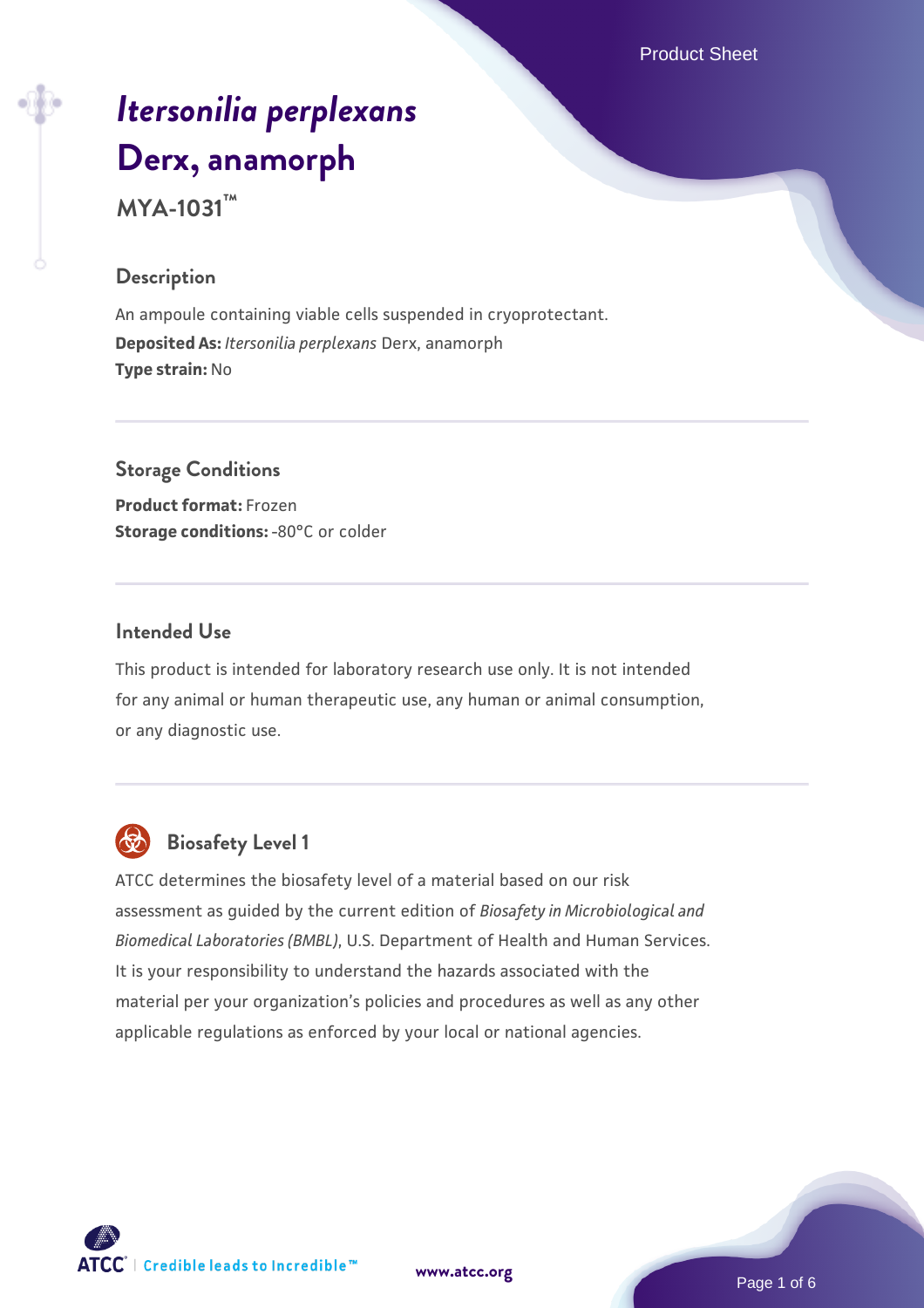ATCC highly recommends that appropriate personal protective equipment is always used when handling vials. For cultures that require storage in liquid nitrogen, it is important to note that some vials may leak when submersed in liquid nitrogen and will slowly fill with liquid nitrogen. Upon thawing, the conversion of the liquid nitrogen back to its gas phase may result in the vial exploding or blowing off its cap with dangerous force creating flying debris. Unless necessary, ATCC recommends that these cultures be stored in the vapor phase of liquid nitrogen rather than submersed in liquid nitrogen.

# **Certificate of Analysis**

For batch-specific test results, refer to the applicable certificate of analysis that can be found at www.atcc.org.

# **Growth Conditions**

**Medium:**  [ATCC Medium 307: Cornmeal agar](https://www.atcc.org/-/media/product-assets/documents/microbial-media-formulations/3/0/7/atcc-medium-307.pdf?rev=5cd8aaa5fcde44f5873396cc2a06f590) **Temperature:** 20°C

# **Handling Procedures**

**Frozen ampoules** packed in dry ice should either be thawed immediately or stored in liquid nitrogen. If liquid nitrogen storage facilities are not available, frozen ampoules may be stored at or below -70°C for approximately one week. **Do not under any circumstance store frozen ampoules at refrigerator freezer temperatures (generally -20°C). Storage of frozen material at this temperature will result in the death of the culture.**

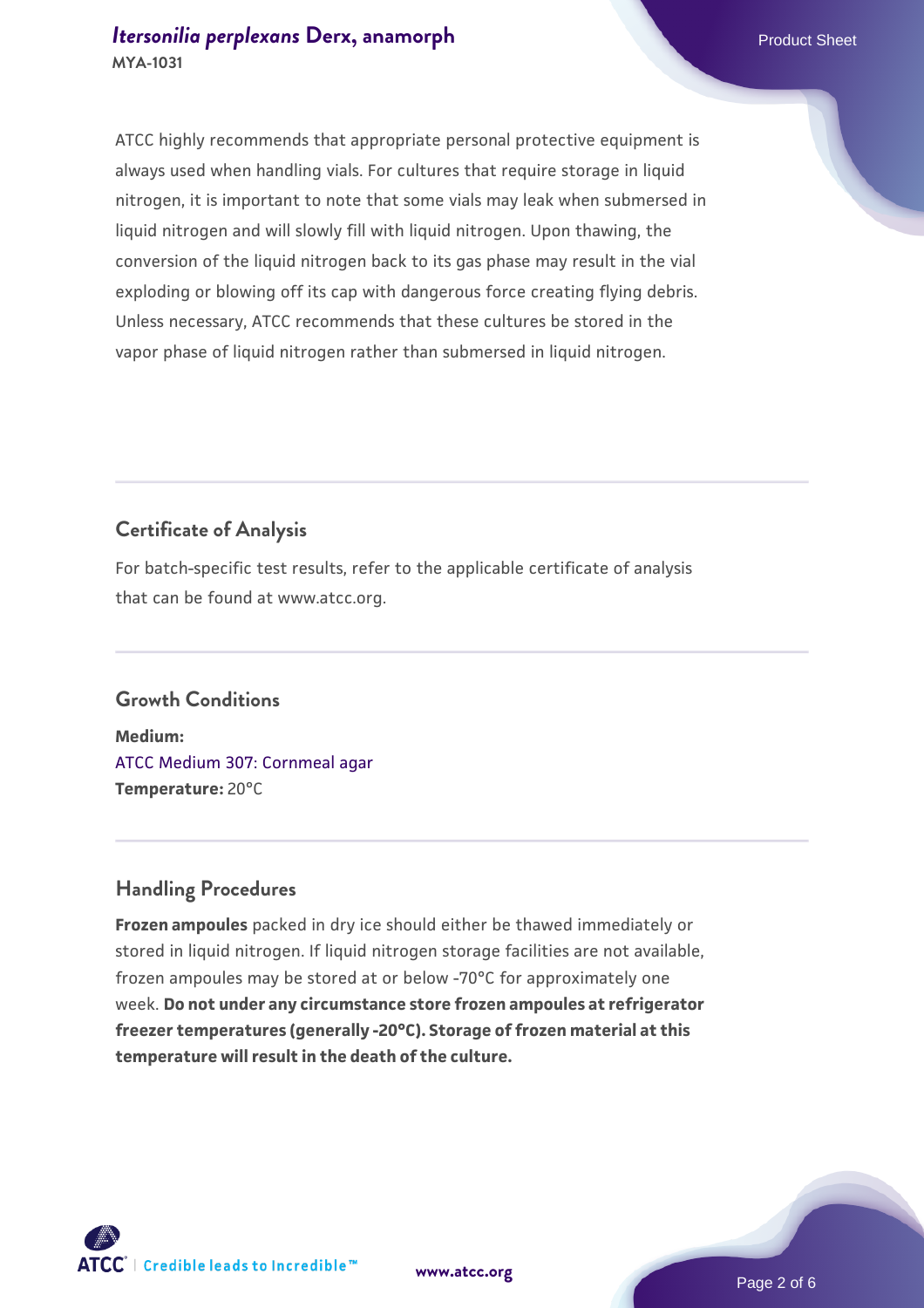# *[Itersonilia perplexans](https://www.atcc.org/products/mya-1031)* [Derx, anamorph](https://www.atcc.org/products/mya-1031) **Product Sheet** Product Sheet

- 1. To thaw a frozen ampoule, place in a **25°C to 30°C** water bath, until just thawed **(approximately 5 minutes)**. Immerse the ampoule just sufficient to cover the frozen material. Do not agitate the ampoule.
- 2. Immediately after thawing, wipe down ampoule with 70% ethanol and aseptically transfer at least 50 µL (or 2-3 agar cubes) of the content onto a plate or broth with medium recommended.
- 3. Incubate the inoculum/strain at the temperature and conditions recommended.
- 4. Inspect for growth of the inoculum/strain regularly for up to 4 weeks. The time necessary for significant growth will vary from strain to strain.

#### **Notes**

Additional information on this culture is available on the ATCC web site at [www.atcc.org.](http://www.atcc.org/)

# **Material Citation**

If use of this material results in a scientific publication, please cite the material in the following manner: *Itersonilia perplexans* Derx, anamorph (ATCC MYA-1031)

# **References**

References and other information relating to this material are available at www.atcc.org.

# **Warranty**

The product is provided 'AS IS' and the viability of ATCC<sup>®</sup> products is warranted for 30 days from the date of shipment, provided that the

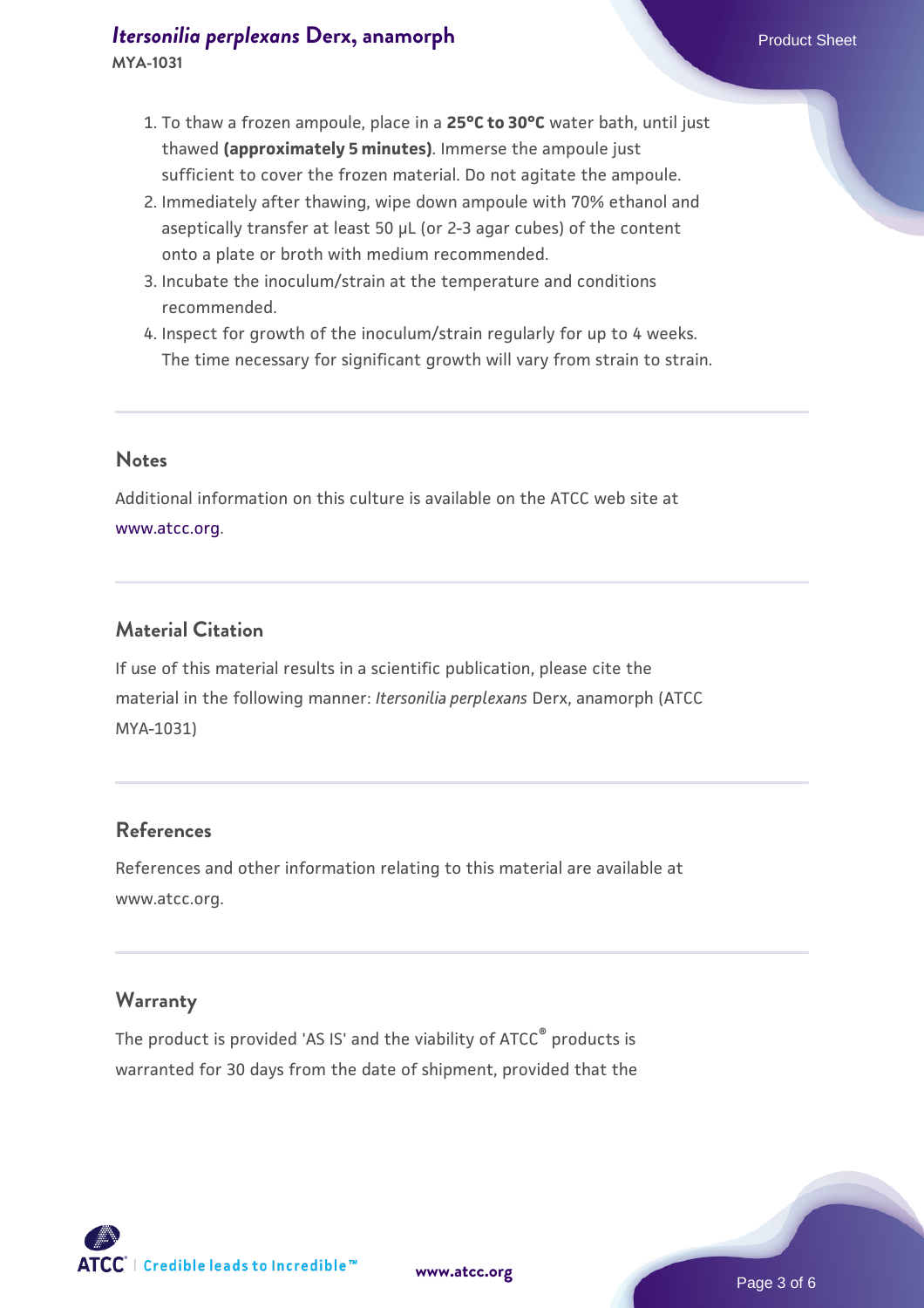### *[Itersonilia perplexans](https://www.atcc.org/products/mya-1031)* [Derx, anamorph](https://www.atcc.org/products/mya-1031) **Product Sheet** Product Sheet **MYA-1031**

customer has stored and handled the product according to the information included on the product information sheet, website, and Certificate of Analysis. For living cultures, ATCC lists the media formulation and reagents that have been found to be effective for the product. While other unspecified media and reagents may also produce satisfactory results, a change in the ATCC and/or depositor-recommended protocols may affect the recovery, growth, and/or function of the product. If an alternative medium formulation or reagent is used, the ATCC warranty for viability is no longer valid. Except as expressly set forth herein, no other warranties of any kind are provided, express or implied, including, but not limited to, any implied warranties of merchantability, fitness for a particular purpose, manufacture according to cGMP standards, typicality, safety, accuracy, and/or noninfringement.

#### **Disclaimers**

This product is intended for laboratory research use only. It is not intended for any animal or human therapeutic use, any human or animal consumption, or any diagnostic use. Any proposed commercial use is prohibited without a license from ATCC.

While ATCC uses reasonable efforts to include accurate and up-to-date information on this product sheet, ATCC makes no warranties or representations as to its accuracy. Citations from scientific literature and patents are provided for informational purposes only. ATCC does not warrant that such information has been confirmed to be accurate or complete and the customer bears the sole responsibility of confirming the accuracy and completeness of any such information.

This product is sent on the condition that the customer is responsible for and assumes all risk and responsibility in connection with the receipt, handling, storage, disposal, and use of the ATCC product including without limitation taking all appropriate safety and handling precautions to minimize health or environmental risk. As a condition of receiving the material, the customer



**[www.atcc.org](http://www.atcc.org)**

Page 4 of 6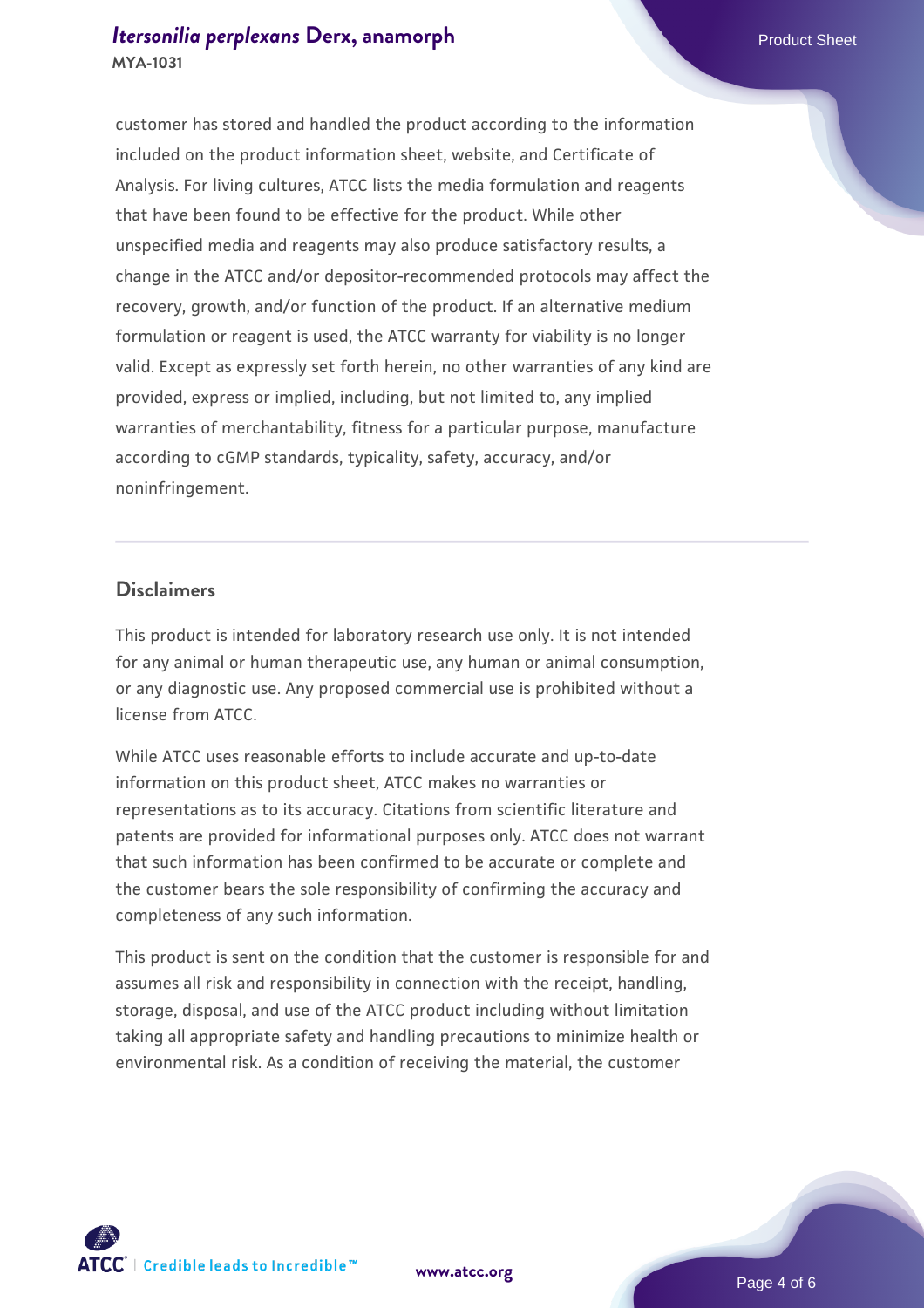agrees that any activity undertaken with the ATCC product and any progeny or modifications will be conducted in compliance with all applicable laws, regulations, and guidelines. This product is provided 'AS IS' with no representations or warranties whatsoever except as expressly set forth herein and in no event shall ATCC, its parents, subsidiaries, directors, officers, agents, employees, assigns, successors, and affiliates be liable for indirect, special, incidental, or consequential damages of any kind in connection with or arising out of the customer's use of the product. While reasonable effort is made to ensure authenticity and reliability of materials on deposit, ATCC is not liable for damages arising from the misidentification or misrepresentation of such materials.

Please see the material transfer agreement (MTA) for further details regarding the use of this product. The MTA is available at www.atcc.org.

# **Copyright and Trademark Information**

© ATCC 2021. All rights reserved. ATCC is a registered trademark of the American Type Culture Collection.

## **Revision**

This information on this document was last updated on 2021-05-20

# **Contact Information**

ATCC 10801 University Boulevard Manassas, VA 20110-2209 USA US telephone: 800-638-6597 Worldwide telephone: +1-703-365-2700